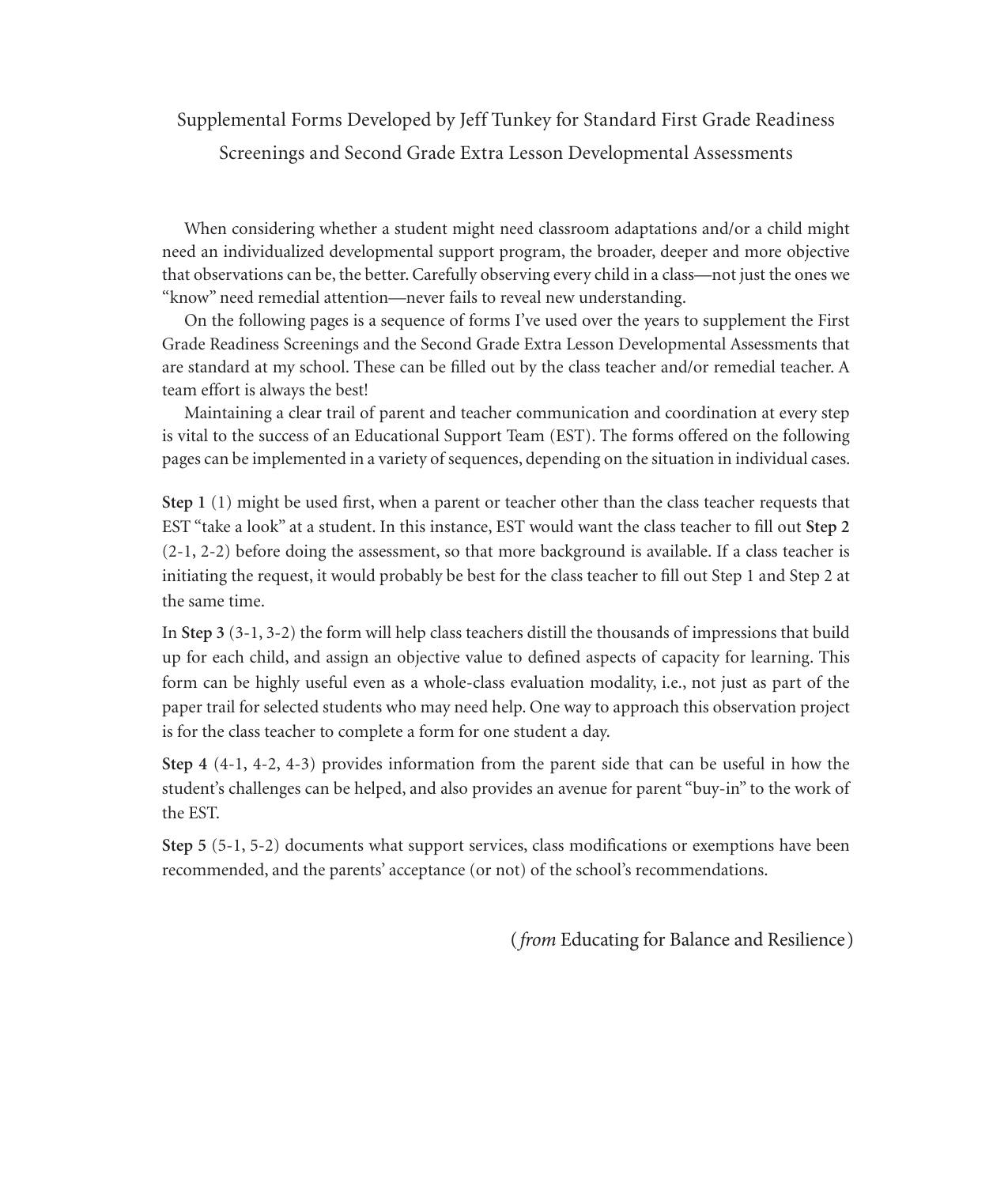| Reason for request (i.e., developmental insight needed, or areas where student is having difficulty):                                                                                               |                                                                                                                                                                                                                               |
|-----------------------------------------------------------------------------------------------------------------------------------------------------------------------------------------------------|-------------------------------------------------------------------------------------------------------------------------------------------------------------------------------------------------------------------------------|
|                                                                                                                                                                                                     | ,我们也不会有什么。""我们的人,我们也不会有什么?""我们的人,我们也不会有什么?""我们的人,我们也不会有什么?""我们的人,我们也不会有什么?""我们的人                                                                                                                                              |
|                                                                                                                                                                                                     |                                                                                                                                                                                                                               |
|                                                                                                                                                                                                     | the control of the control of the control of the control of the control of the control of the control of the control of the control of the control of the control of the control of the control of the control of the control |
|                                                                                                                                                                                                     | What have you already tried in the classroom to address this?<br>Units also have you already tried in the classroom to address this?                                                                                          |
|                                                                                                                                                                                                     |                                                                                                                                                                                                                               |
| Assessment(s) requested - check all that apply:<br>___ Developmental/Extra Lesson ____ Reading & Writing ____ Math ____ Therapeutic Eurythmy<br>(note: most assessments are done during class time) |                                                                                                                                                                                                                               |
| PARENTS APPROVE<br>I/we have been informed of the aims and methods of<br>the Educational Support Team and give permission for<br>the above assessment(s).                                           | PARENTS DECLINE<br>I/we have been informed of the aims and methods of<br>the Educational Support Team and decline permission<br>for the above assessment(s).                                                                  |
| Parent signature(s)                                                                                                                                                                                 | Parent signature(s)                                                                                                                                                                                                           |
|                                                                                                                                                                                                     |                                                                                                                                                                                                                               |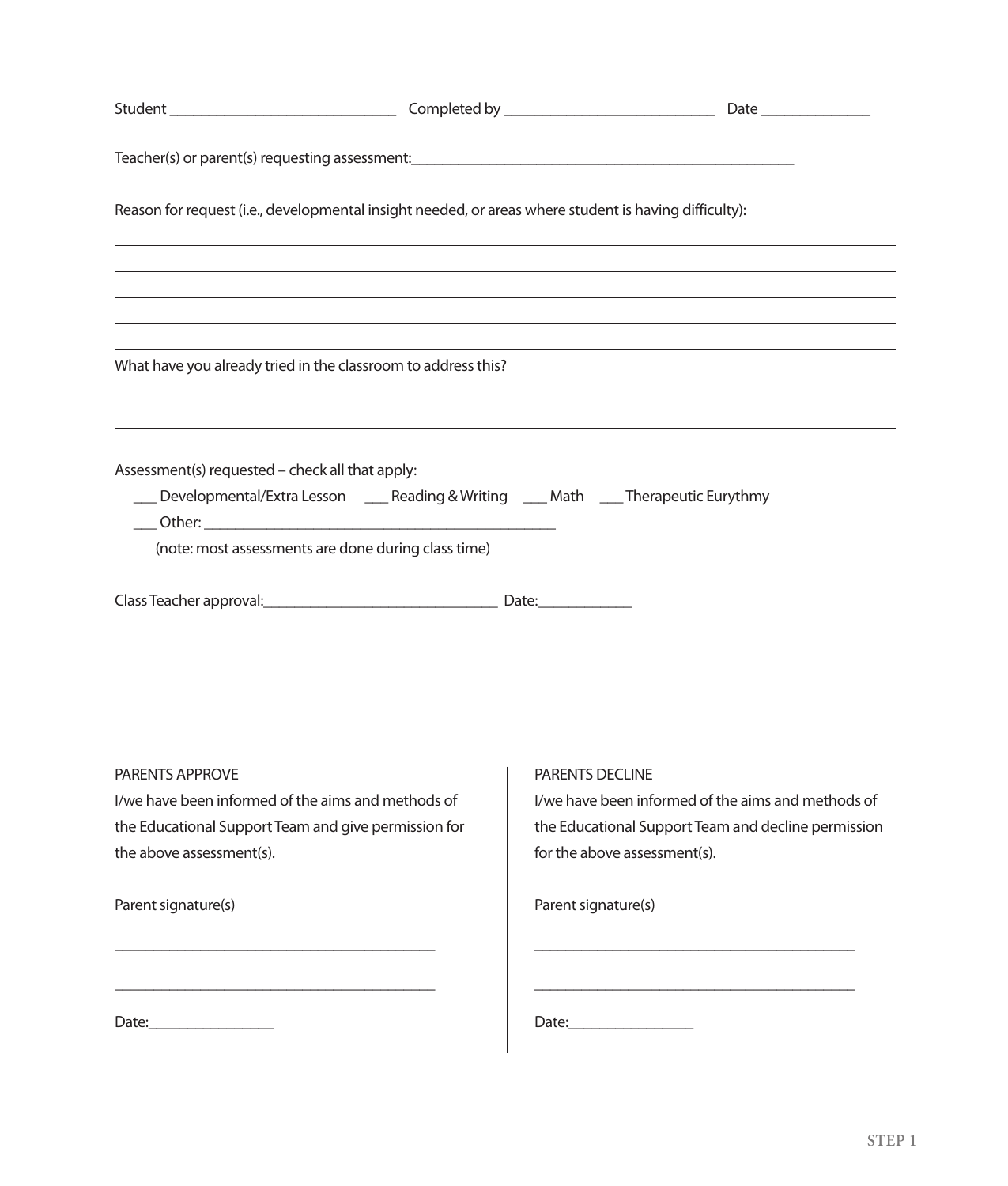| Student                                                                            | Completed by                                                              |            | Date |            |   |                                             |
|------------------------------------------------------------------------------------|---------------------------------------------------------------------------|------------|------|------------|---|---------------------------------------------|
|                                                                                    | $(1 = no problem, 5 = significant difficulty)$                            | 1          | 2    | 3          | 4 | 5                                           |
| <b>Constitutional observations</b>                                                 |                                                                           |            |      |            |   |                                             |
| Unusual diet, e.g. a lot of soft foods, or refusal of an entire category of foods; |                                                                           |            |      |            |   |                                             |
| strong aversion to some common textures, tastes or smells                          |                                                                           |            |      |            |   |                                             |
| Mouth breathing                                                                    |                                                                           | О          |      | 0          |   |                                             |
| Allergies, asthma                                                                  |                                                                           |            |      | O          |   | $\left( \quad \right)$                      |
| Appears physically immature                                                        | <u> 1980 - Johann John Stein, markin santa shekara 1980 - An an tsara</u> | O          |      | O          |   |                                             |
| Seems over- or under- stimulated (circle one)                                      |                                                                           | O          |      | O          | C | $\left(\right)$                             |
| Lost on a cloud, or over-aware of environment (circle one)                         |                                                                           | O          |      | O          |   | $\left(\begin{array}{c} \end{array}\right)$ |
| Tired, sickly, stubborn, nervous (circle as applicable)                            |                                                                           | 0          |      |            |   |                                             |
| Other                                                                              |                                                                           |            |      |            |   |                                             |
| <b>Behavior observations</b>                                                       |                                                                           |            |      |            |   |                                             |
| Quick to feel attacked/bothered, e.g. when in line                                 |                                                                           |            |      |            |   |                                             |
| Avoids eye contact                                                                 |                                                                           | O          |      |            |   |                                             |
| Seeks excessive physical contact; or avoids physical contact (circle one)          |                                                                           |            |      | 0          |   |                                             |
| Hesitation or refusal to participate in group activities                           |                                                                           | O          |      | $\bigcirc$ |   |                                             |
| Slow with tasks or work; reluctant to move to next activity; fixates               |                                                                           | O          |      | O          |   |                                             |
| Rushes ahead with tasks or work; difficulty with transitions                       |                                                                           | O          |      | $\bigcirc$ |   |                                             |
| Trouble with spoken directions, multi-step directions                              |                                                                           | O          |      |            |   |                                             |
| Trouble with written, drawn or moved directions                                    |                                                                           | €          |      |            |   |                                             |
| Other                                                                              |                                                                           |            |      |            |   |                                             |
| <b>Movement observations</b>                                                       |                                                                           |            |      |            |   |                                             |
| Falls off chair                                                                    |                                                                           |            |      |            |   |                                             |
| Tucks feet under legs or twists around chair                                       |                                                                           | C          |      |            |   |                                             |
| Twirls body                                                                        |                                                                           |            |      |            |   |                                             |
| Makes noises or twitches                                                           |                                                                           | O          |      |            |   |                                             |
| Fidgets, plays with objects                                                        |                                                                           | O          |      | O          |   |                                             |
| Clumsy                                                                             |                                                                           |            |      |            |   |                                             |
| Difficulty or avoidance of personal care items like shoe tieing                    |                                                                           | O          |      |            |   |                                             |
| Itching, picking                                                                   |                                                                           | О          | O    | O          | C |                                             |
| Soft speech or baby talk                                                           |                                                                           |            |      |            |   |                                             |
| Messiness - work or clothes, desk, etc.                                            |                                                                           | C          |      | 0          |   |                                             |
| Uncertain laterality; switches hand use                                            |                                                                           | O          |      | O          |   |                                             |
| Tries to shake hands with left hand                                                |                                                                           | $\bigcirc$ | O    | O          | O | 0                                           |
| Movements appear immature, i.e. toddler-like movements                             |                                                                           | C          |      | O          | C | 0                                           |
| Mirrors movements (3rd Gr. & up) i.e. uses left hand when you hold up right        |                                                                           | $\bigcirc$ |      | 0          | О | 0                                           |
| Can't stay in rhythm or tone with marching, clapping, singing                      |                                                                           | O          |      |            |   |                                             |
| Other                                                                              |                                                                           |            |      |            |   |                                             |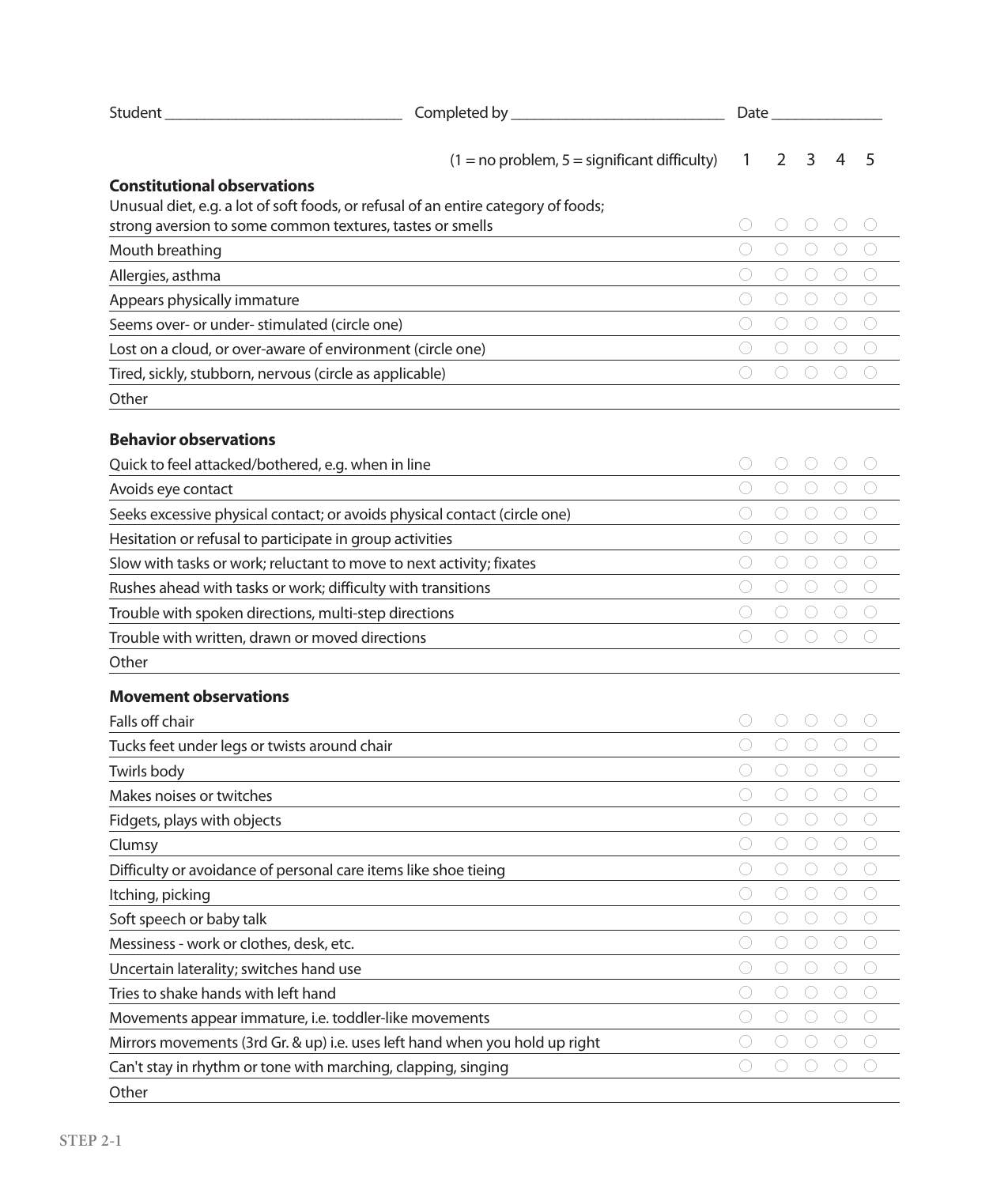| $(1 = no problem, 5 = significant difficulty)$                                              | 1 | $\mathcal{P}$ | 3          | 4 | 5                    |
|---------------------------------------------------------------------------------------------|---|---------------|------------|---|----------------------|
| Movement for reading and writing observations - Grades classroom                            |   |               |            |   |                      |
| Letter, number reversals                                                                    |   |               |            |   |                      |
| Tension or difficulty with pencil grip                                                      |   |               | O          |   |                      |
| Letter and/or number reversals                                                              |   |               | O          |   |                      |
| Messy or disorganized handwriting                                                           |   |               |            |   |                      |
| Difficulty with form drawing                                                                |   |               | O          |   | $\bigcirc$           |
| Holds reading close to eyes, or leans way in to desk work                                   |   |               | O          |   |                      |
| Moves work or torso to one side so work is only on one side (which:                         |   |               | O          |   | 0                    |
| Rubs eyes, blinks, frowns, tires quickly with eye tasks or gets headaches                   |   |               |            |   | O                    |
| Other                                                                                       |   |               |            |   |                      |
| <b>Language observations - Early Childhood (or Grades)</b>                                  |   |               |            |   |                      |
| Home background for vocabulary, talking                                                     |   |               |            |   |                      |
| Family background of dyslexia                                                               |   |               |            |   |                      |
| Does not talk in complete sentences                                                         |   |               | O          |   |                      |
| Auditory discrimination, hearing                                                            |   |               | O          |   | O                    |
| Poor grasp of concept of same/different, e.g. bigger/smaller, longer/shorter, older/younger |   |               | O          |   | 0                    |
| Does not listen to stories                                                                  |   |               | O          |   |                      |
| Does not desire to understand stories; can't recall                                         |   |               | $\bigcirc$ |   | $\left(\cdot\right)$ |
| Seems uninterested in books                                                                 |   |               | O          |   | ∩                    |
| Does not engage in dramatic play                                                            |   |               |            |   |                      |
| Other                                                                                       |   |               |            |   |                      |
| <b>Capacity observations - Grades (or Early Childhood)</b>                                  |   |               |            |   |                      |
| Questions re general intelligence                                                           |   |               |            |   |                      |
| <b>Emotional problems</b>                                                                   |   |               |            |   |                      |
| Manifests fear, dislike or frustration about writing/reading activities                     |   |               |            |   |                      |

| ividriličsts ičai, dislike or hustrationi about Wilting/Teading activities                                      | マノー・マン ニマン・ニマン |
|-----------------------------------------------------------------------------------------------------------------|----------------|
| Feels like a failure at writing/reading activities, or overly awake to ability comparisons                      |                |
| Manifests fear, dislike or frustration about math/numeracy activities                                           |                |
| Feels like a failure at math/numeracy activities, or overly awake to ability comparisons                        |                |
| Parents not with program - too much pressure                                                                    |                |
| Parents not with program - too little expectation                                                               |                |
| Disparity in ability levels, i.e. any inconsistency such as emotionally awake but moves like a toddler, OR much |                |
| brighter in math than reading or vice versa, verbal but not reading (note below)                                |                |
| Marked interest in mechanical objects, taking things apart                                                      |                |
| Asks a lot of questions, or none                                                                                |                |
| Needs directions repeated many times                                                                            |                |
| Other                                                                                                           |                |

 $\overline{\phantom{a}}$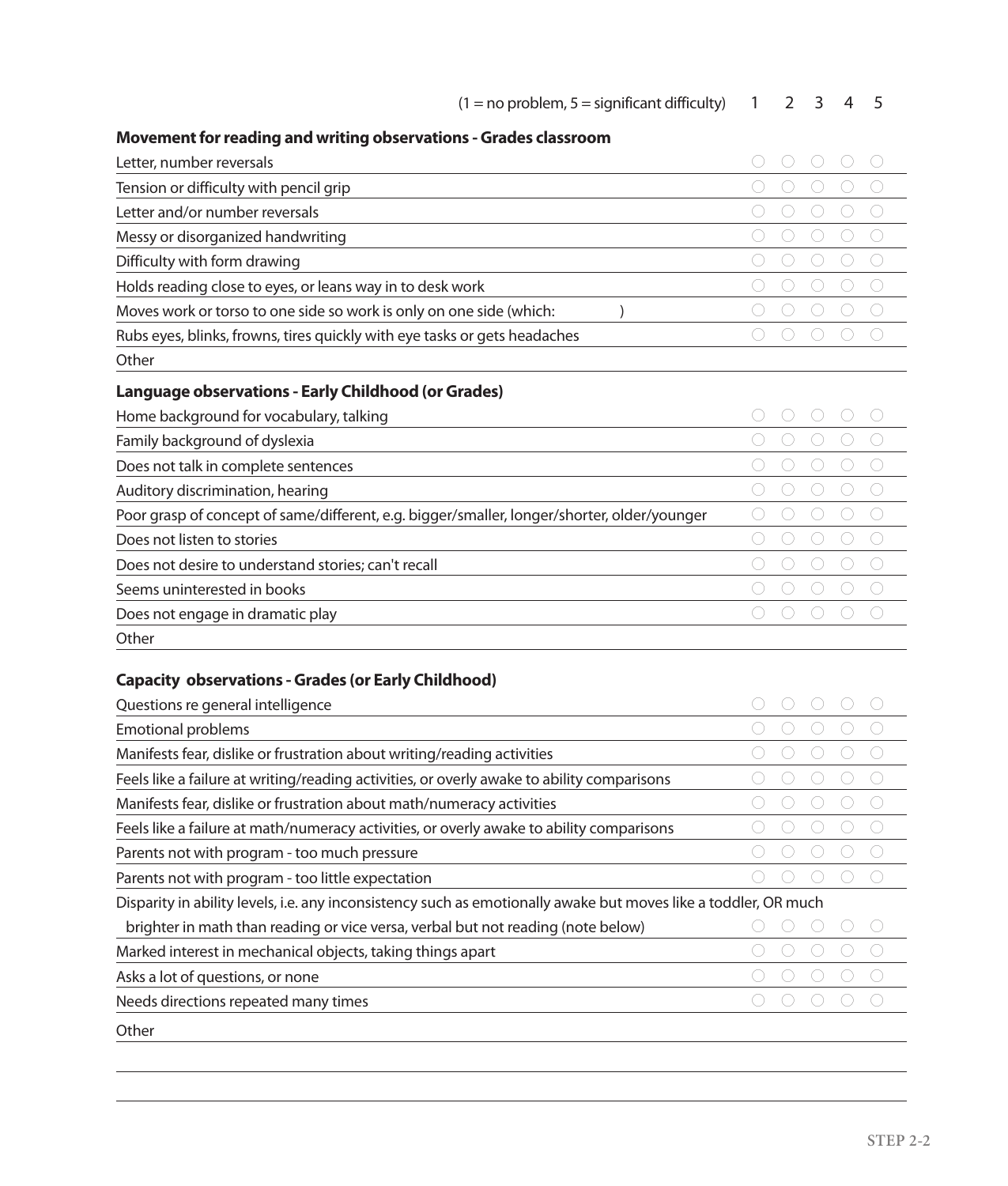| Student |  |
|---------|--|
|         |  |

Student \_\_\_\_\_\_\_\_\_\_\_\_\_\_\_\_\_\_\_\_\_\_\_\_\_\_\_\_\_\_\_\_ Completed by \_\_\_\_\_\_\_\_\_\_\_\_\_\_\_\_\_\_\_\_\_\_\_ Date \_\_\_\_\_\_\_\_\_\_\_\_\_\_ Student \_\_\_\_\_\_\_\_\_\_\_\_\_\_\_\_\_\_\_\_\_\_\_\_\_\_\_\_\_\_\_\_ Completed by \_\_\_\_\_\_\_\_\_\_\_\_\_\_\_\_\_\_\_\_\_\_\_ Date \_\_\_\_\_\_\_\_\_\_\_\_\_\_

**SECTION2 SECTION2** To be completed by Class Teacher. Indicate your observations of chal-To be completed by Class Teacher. Indicate your observations of chal-

Teacher(s) and/or parents requesting:

## **SECTION1**

Teacher or parent to describe Teacher or parent to describe goals/challengesto be addressed: goals/challengesto be addressed:

|  | Program request - check all that may apply: |  |
|--|---------------------------------------------|--|

- \_\_\_ Developmental Extra Lesson \_\_\_ Developmental Extra Lesson
- \_\_\_ Therapeutic Eurythmy \_\_\_ Therapeutic Eurythmy
- \_\_\_ Reading/Writing Support \_\_\_ Reading/Writing Support
- \_\_\_ Math Support \_\_\_ Math Support
- \_\_\_ Exemption from Standard Curriculum \_\_\_ Exemption from Standard Curriculum Requirements(see Step 5, page 2) Requirements(see Step 5, page 2)

Do you feel this student's challenges are primarily (check one or number in order): primarily (check one or number in order):

- \_\_\_Organic/medical/constitutional \_\_\_Organic/medical/constitutional
- \_\_\_ Emotional/psychological \_\_\_ Emotional/psychological
- \_\_\_ Developmental \_\_\_ Developmental
- \_\_\_ Needs more repetition forskills \_\_\_ Needs more repetition forskills

Hasthisstudent been evaluated by an Hasthisstudent been evaluated by an outside source, e.g. psychologist or district? outside source, e.g. psychologist or district? \_\_\_Yes \_\_\_ No \_\_\_Yes \_\_\_ No

IfYes, attach copy of all reports IfYes, attach copy of all reports

| $l$ enges. $1 =$ no problem, $5 =$ significant difficulty |                                                                                                                                                                                                                                                                                                                                                                                                                                       |
|-----------------------------------------------------------|---------------------------------------------------------------------------------------------------------------------------------------------------------------------------------------------------------------------------------------------------------------------------------------------------------------------------------------------------------------------------------------------------------------------------------------|
|                                                           | 1 2 3 4 5                                                                                                                                                                                                                                                                                                                                                                                                                             |
| Reading                                                   | 00000                                                                                                                                                                                                                                                                                                                                                                                                                                 |
| Writing                                                   | 00000                                                                                                                                                                                                                                                                                                                                                                                                                                 |
| Spelling                                                  | 00000                                                                                                                                                                                                                                                                                                                                                                                                                                 |
| Math                                                      | 00000                                                                                                                                                                                                                                                                                                                                                                                                                                 |
| Hearing                                                   | OOOOC                                                                                                                                                                                                                                                                                                                                                                                                                                 |
| Speech                                                    | 00000                                                                                                                                                                                                                                                                                                                                                                                                                                 |
| Form drawing                                              | 00000                                                                                                                                                                                                                                                                                                                                                                                                                                 |
| Memory                                                    | 00000                                                                                                                                                                                                                                                                                                                                                                                                                                 |
| Will forces - i.e. easily discouraged                     | OOOOC                                                                                                                                                                                                                                                                                                                                                                                                                                 |
| Reverses letters/numbers                                  | 00000                                                                                                                                                                                                                                                                                                                                                                                                                                 |
| Moves paper or torso to side                              | 0 0 0 0 0                                                                                                                                                                                                                                                                                                                                                                                                                             |
| Writes bottom-up                                          | 00000                                                                                                                                                                                                                                                                                                                                                                                                                                 |
| Sequencing & Rhythm                                       | 00000                                                                                                                                                                                                                                                                                                                                                                                                                                 |
| Other classroom:                                          | 00000                                                                                                                                                                                                                                                                                                                                                                                                                                 |
| Physical Limitations or Handicap                          | 00000                                                                                                                                                                                                                                                                                                                                                                                                                                 |
| Fine Motor/Eye-Hand                                       | 00000                                                                                                                                                                                                                                                                                                                                                                                                                                 |
| Laterality - i.e. switches hand use                       | 00000                                                                                                                                                                                                                                                                                                                                                                                                                                 |
| Touch Sense - e.g. collisions or avoidance                | 00000                                                                                                                                                                                                                                                                                                                                                                                                                                 |
| Life Sense - e.g. often tired or can't hold thoughts      | 00000                                                                                                                                                                                                                                                                                                                                                                                                                                 |
| Movement Sense/Gross Motor - e.g. clumsiness              | 00000                                                                                                                                                                                                                                                                                                                                                                                                                                 |
| Balance Sense - e.g. trouble sitting still                | 00000                                                                                                                                                                                                                                                                                                                                                                                                                                 |
| Disruptive Behavior, Anxious or Nervous                   |                                                                                                                                                                                                                                                                                                                                                                                                                                       |
| Socialization                                             | $\left( \begin{array}{c} \frac{1}{2} \\ \frac{1}{2} \\ \frac{1}{2} \\ \frac{1}{2} \\ \frac{1}{2} \\ \frac{1}{2} \\ \frac{1}{2} \\ \frac{1}{2} \\ \frac{1}{2} \\ \frac{1}{2} \\ \frac{1}{2} \\ \frac{1}{2} \\ \frac{1}{2} \\ \frac{1}{2} \\ \frac{1}{2} \\ \frac{1}{2} \\ \frac{1}{2} \\ \frac{1}{2} \\ \frac{1}{2} \\ \frac{1}{2} \\ \frac{1}{2} \\ \frac{1}{2} \\ \frac{1}{2} \\ \frac{1}{2} \\ \frac{1}{2} \\ \frac{1}{2} \\ \frac$ |
| <b>Body Awareness/Geography</b>                           | O O<br>()()                                                                                                                                                                                                                                                                                                                                                                                                                           |
| Orientation in Time                                       | $\left( \begin{array}{c} \cdot \end{array} \right)$                                                                                                                                                                                                                                                                                                                                                                                   |
| Orientation in Space                                      |                                                                                                                                                                                                                                                                                                                                                                                                                                       |
| Other:                                                    | 00000                                                                                                                                                                                                                                                                                                                                                                                                                                 |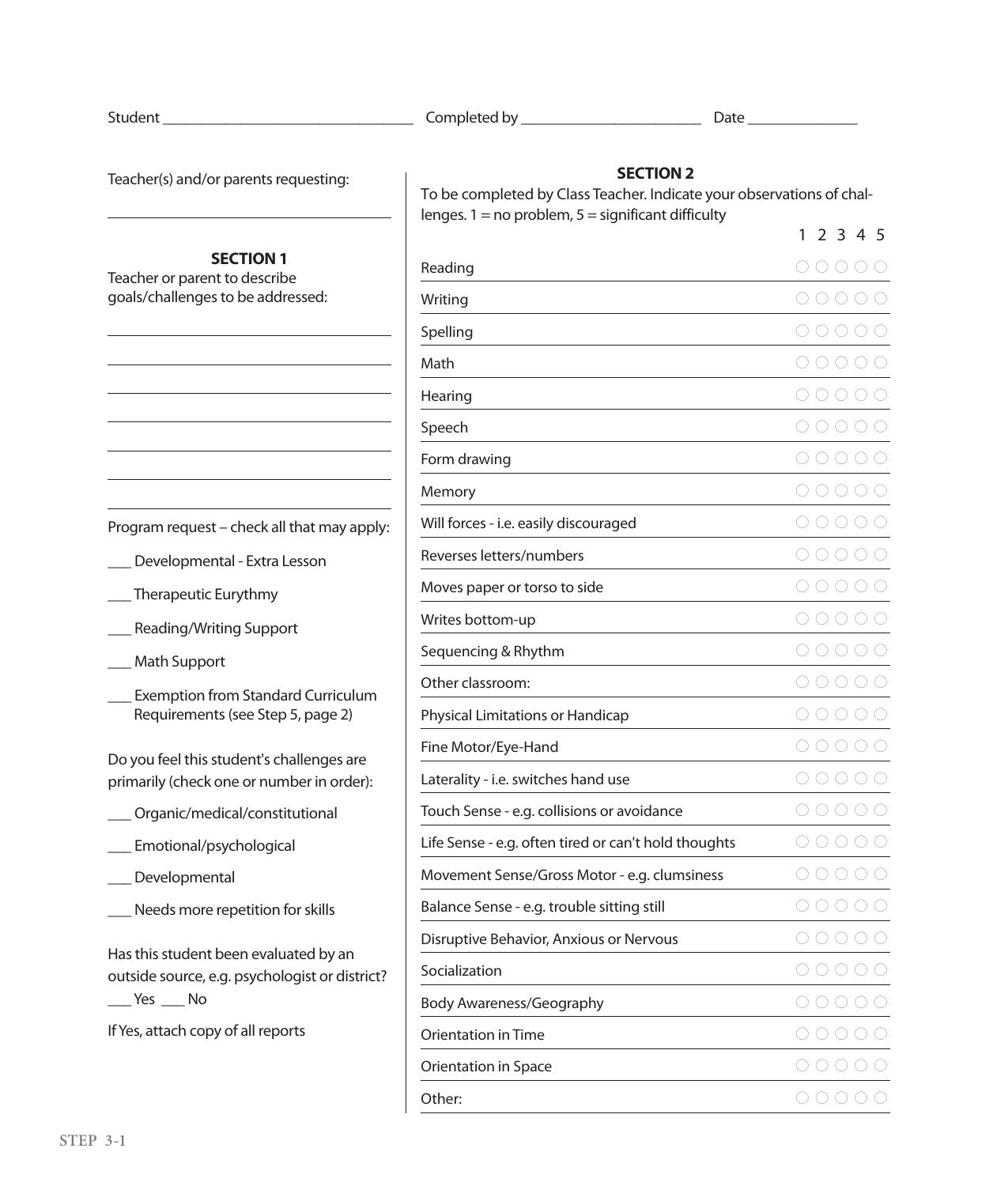What has been done at school and home to address the student needs described on the front side? Please provide a brief history of this challenge. What has been done at student needs described on the frontside on the frontside and home to address described on the frontside and home to address the frontside a brief on the frontside a brief o

Please describe learning style strengths and challenges (Auditory; Visual; Kinesthetic;Reading/Writing):

Other notes: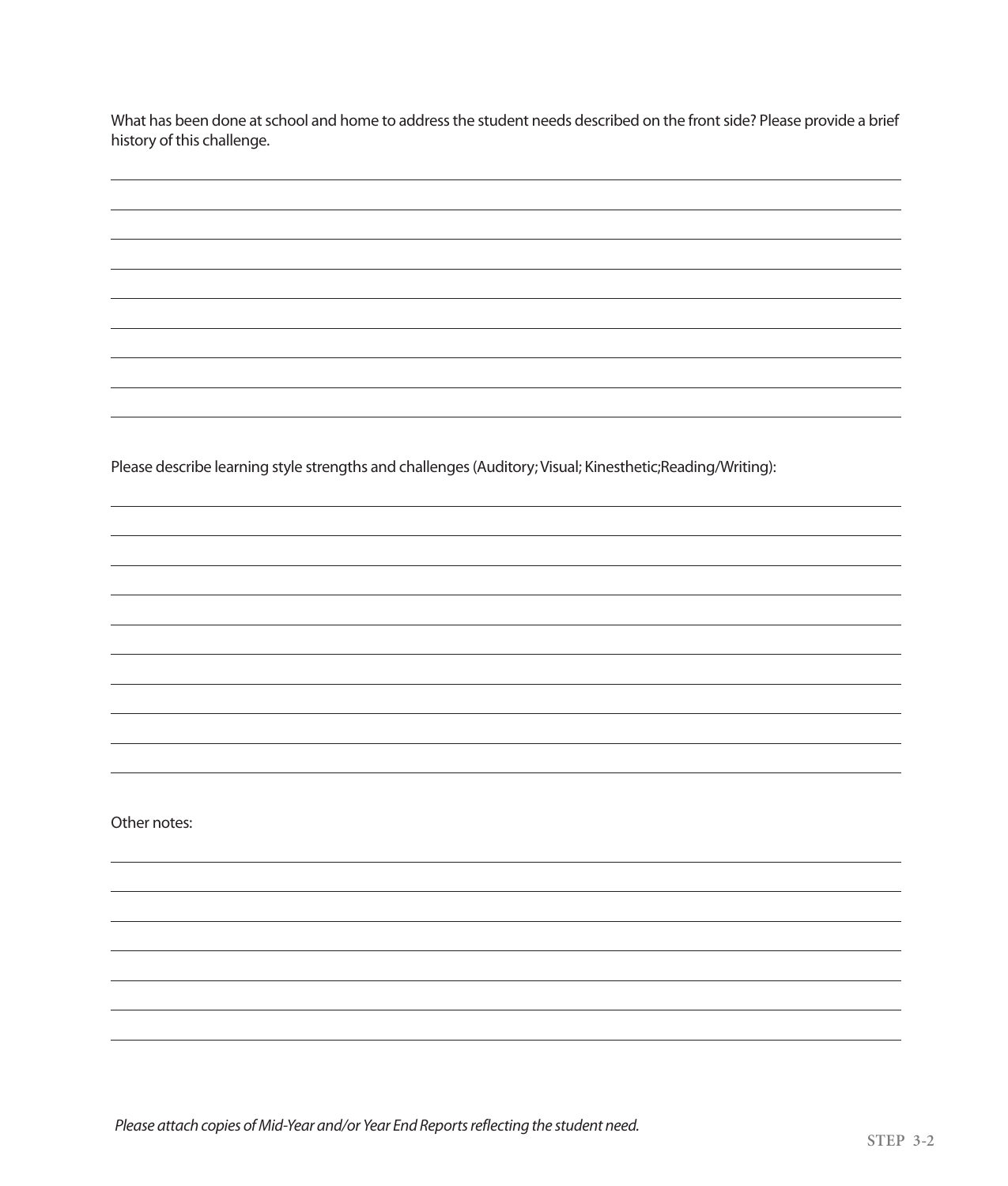| Student | Completed by | <i>D</i> ate |
|---------|--------------|--------------|
|         |              |              |

Current Grade: \_\_\_\_\_\_\_\_\_\_ Date of Birth: \_\_\_\_\_\_\_\_\_\_\_\_\_\_\_\_\_\_\_\_\_\_ Current Grade: \_\_\_\_\_\_\_\_\_\_ Date of Birth: \_\_\_\_\_\_\_\_\_\_\_\_\_\_\_\_\_\_\_\_\_\_

The following optional information can help the Educational Support Team develop a more complete picture of your child from early infancy to his/her present developmental stage. This form will <u>not</u> be added to your student's main file; it will be kept in his or her working file by the EST and shredded after your child departs AWS. Please complete information that you feel isimportant and that you're comfortable sharing. feel isimportant and that you're comfortable sharing. kept in his or her working file by the EST and shredded after your child departs AWS. Please complete information that you

# **PREGNANCY AND INFANCY**

## **CURRENT HEALTH and HOME SETTING**

Please describe any current home or health conditions which may affect learning; if child is on routine medication; any history of learning disabilities (student or family); social problems, etc.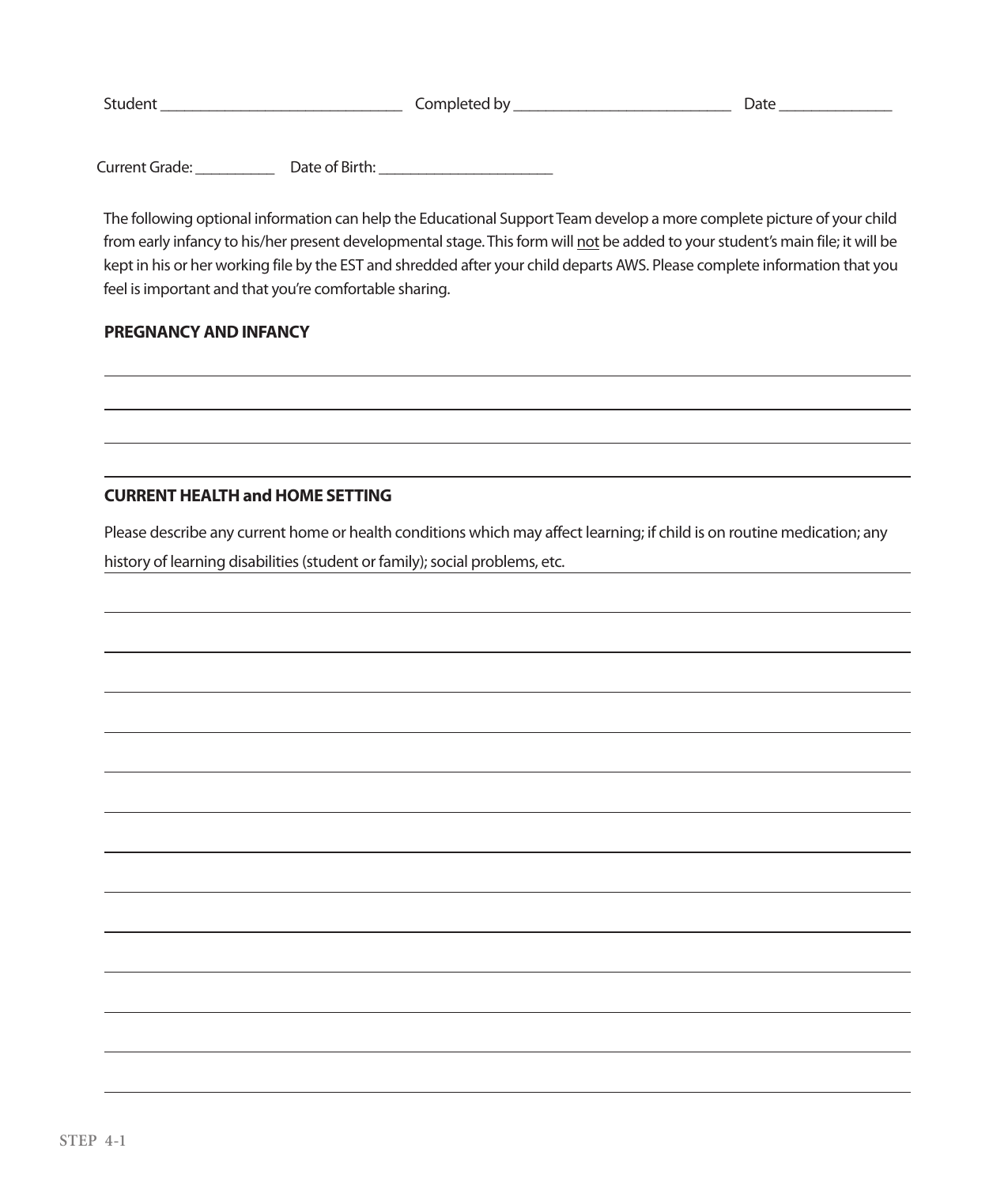### **Childhood**

Please think of the various stages of your child's development, considering behavior that comes to mind as you answer these questions.Which behavior do you think of as being different from other children you know?Were there times when your child's behavior was difficult to cope with in the family unit? Circle the choice which applies: –Y (Yes), N (No), U (Used to), or D (Doesn't apply because child is not yet old enough, or for another reason).

#### **Tactile (touch) –Did/does your child:**

| Dislike to be touched, held or cuddled??                                      | Y N U D |
|-------------------------------------------------------------------------------|---------|
| Seem easily irritated or threatened when<br>touched by siblings or playmates? | YNUD    |
| Have a strong need to touch people & objects?                                 | YNUD    |
| Pinch, bite or otherwise hurt self or others?                                 | YNUD    |
| Dislike the feeling of certain clothing?                                      | YNUD    |
| Over or under dress for the temperature?                                      | YNUD    |
| Other terms between the complete states                                       |         |

Other touch/sensory issues

#### **Vestibular(movement) –Did/does your child:**

| Enjoy being rocked, tossed in air, etc.                    | YNUD |
|------------------------------------------------------------|------|
| l ike fast rides?                                          | YNUD |
| Like to swing?                                             | YNUD |
| Spin or whirl more than other children?                    | YNUD |
| Get carsick easily?                                        | YNUD |
| Get nauseous and/or vomit from<br>other kinds of movement? | YNUD |
| Have fear in space (stairs, heights)?                      | YNUD |
| Lose balance easily?                                       | YNUD |
| Walk on toes (not whole foot)?                             | YNUD |
| Visual - Does your child:                                  |      |
| Have a visual problem?                                     | YNUD |
| Seem very sensitive to light?                              | YNUD |
| Have trouble using eyes?                                   | YNUD |
| Avoid eye contact?                                         | YNUD |
| Get distracted by visual stimuli?                          | YNUD |
| Make reversals when writing, copying<br>or reading?        | YNUD |
| Have trouble with shapes, colors and/or size?              | YNUD |
| Squint often?                                              | YNUD |
| Taste and Smell – Does your child:                         |      |

| Explore with taste?                  | YNUD |
|--------------------------------------|------|
| Chew on non-food items?              | YNUD |
| Have any feeding problems?           | YNUD |
| Have trouble changing food textures? | YNUD |
| Seem hypersensitive to smells?       | YNUD |
|                                      |      |

#### **Auditory& speech (sound)–Does/is your child:**

| Have a hearing loss?                                             | YNUD |
|------------------------------------------------------------------|------|
| Have PE tubes?                                                   | YNUD |
| Have a lot of ear infections?                                    | YNUD |
| Hypersensitive to sounds?                                        | YNUD |
| Fear unexpected noises or unusual sounds?                        | YNUD |
| Distracted by sound?                                             | YNUD |
| Miss sounds or words?                                            | YNUD |
| Have trouble listening?                                          | YNUD |
| Hum or make odd noises?                                          | YNUD |
| Have trouble imitating rhythmic sounds?                          | YNUD |
| Have trouble understanding or<br>following directions?           | YNUD |
| Talk or make noises excessively?                                 | YNUD |
| Talking interferes with listening?                               | YNUD |
| Have delayed speech development?                                 | YNUD |
| Muscle Tone – Does your child:                                   |      |
| Feel heavier than he/she looks?                                  | YNUD |
| Have good endurance?                                             | YNUD |
| Have muscle problems?                                            | YNUD |
| Have flat feet?                                                  | YNUD |
| Slump when sitting?                                              | YNUD |
| Get tired easily?                                                | YNUD |
| Seem weak?                                                       | YNUD |
| Coordination – Did/does your child:                              |      |
| Sit, stand or walk late?                                         | YNUD |
| Sit, stand or walk early?                                        | YNUD |
| Have a short creeping or crawling<br>phase (or none at all)?     | YNUD |
| Have a very long creeping or crawling phase?                     | YNUD |
| Creep on tummy or bottom?                                        | YNUD |
| Have slow, plodding, deliberate movements?                       | YNUD |
| Play with toys appropriately for his/her age?                    | YNUD |
| Have trouble dressing, buttoning,<br>zipping and/or tying shoes? | YNUD |
| Have trouble holding a pencil correctly?                         | YNUD |
| Trip or fall a lot? Seem awkward?                                | YNUD |

Which hand is dominant? R L Have poor handwriting? Y N U D Handle small things easily? Y N U D Eat neatly for his/her age? Y N U D Have rigid movements? Y N U D

performing fine motor tasks? Y N U D Like sports, PE, etc.? Y N U D

Grimace or use tongue when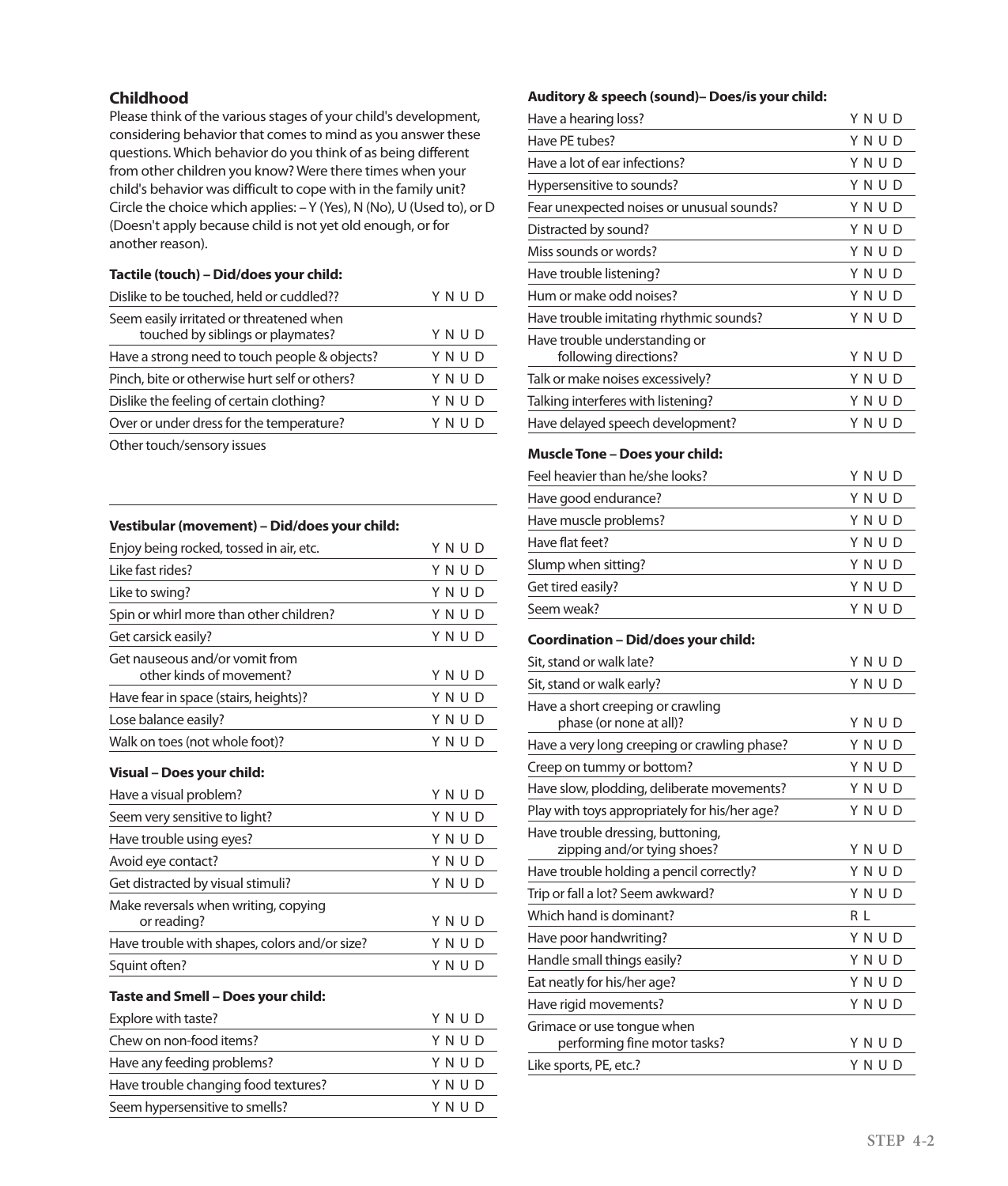#### **Behavior/Temperament – Is/was your child:**

| An irritable baby?                         | Y N U D |
|--------------------------------------------|---------|
| Quiet, calm, patient?                      | Y N U D |
| Active, outgoing?                          | YNUD    |
| Intense, anxious?                          | YNUD    |
| Explosive, aggressive?                     | YNUD    |
| Easy going, predictable?                   | Y N U D |
| Clingy?                                    | Y N U D |
| Rigid, set in ways?                        | Y N U D |
| Adaptable/flexible?                        | YNUD    |
| Distractible?                              | YNUD    |
| Moody?                                     | YNUD    |
| Frustrated frequently?                     | Y N U D |
| Difficult to get to sleep?                 | YNUD    |
| Destructive with toys?                     | YNUD    |
| Did/does your child:                       |         |
| Have a high activity level?                | Y N U D |
| Have a low activity level?                 | YNUD    |
| Have erratic sleep patterns?               | YNUD    |
| Wet the bed? How often:                    | YNUD    |
| Wake frequently?                           | YNUD    |
| Have night terrors and/or nightmares?      | YNUD    |
| Play well alone?                           | Y N U D |
| Have a short attention span?               | YNUD    |
| Find it hard to make choices?              | Y N U D |
| Dislike schedule changes or surprises?     | YNUD    |
| Demonstrate self-stimulation behaviors?    | Y N U D |
| Anger easily or have frequent tantrums?    | YNUD    |
| Have difficulty with change?               | Y N U D |
| Act out?                                   | YNUD    |
| Make friends easily?                       | Y N U D |
| Prefer older children?                     | YNUD    |
| Prefer adults?                             | YNUD    |
| Prefer being alone?                        | YNUD    |
| Have low self-esteem?                      | YNUD    |
| Seem discouraged or depressed?             | YNUD    |
| <b>Learning Styles - Does your child:</b>  |         |
| Recognize own errors?                      | YNUD    |
| Learn from mistakes?                       | YNUD    |
| Acquire materials for tasks independently? | YNUD    |
| Set up his/her own workspace?              | YNUD    |
| Maintain his/her workspace?                | YNUD    |
| Work independently?                        | YNUD    |
| Generalize known skills to new ones?       | YNUD    |
| Have age-appropriate memory?               | YNUD    |

Ask for help when necessary? Y N U D Plan ahead? Y N U D

| Create new ideas and/or new ways              |          |
|-----------------------------------------------|----------|
| of doing things?                              | YNUD     |
| Use age-appropriate content in                |          |
| written language?                             | YNUD     |
| Get work done on time?                        | YNUD     |
| Perform at or above an average reading level? | YNUD     |
| Perform at or above an average math level?    | Y N IJ D |

#### **School history**

Has your child ever received any screening or evaluation for learning support needs, been given a 504 Plan or an IEP, or needed regular tutoring to move ahead in school? If so, please provide dates and details. The matrix of the V N

Please add anything else that will help us better educate your child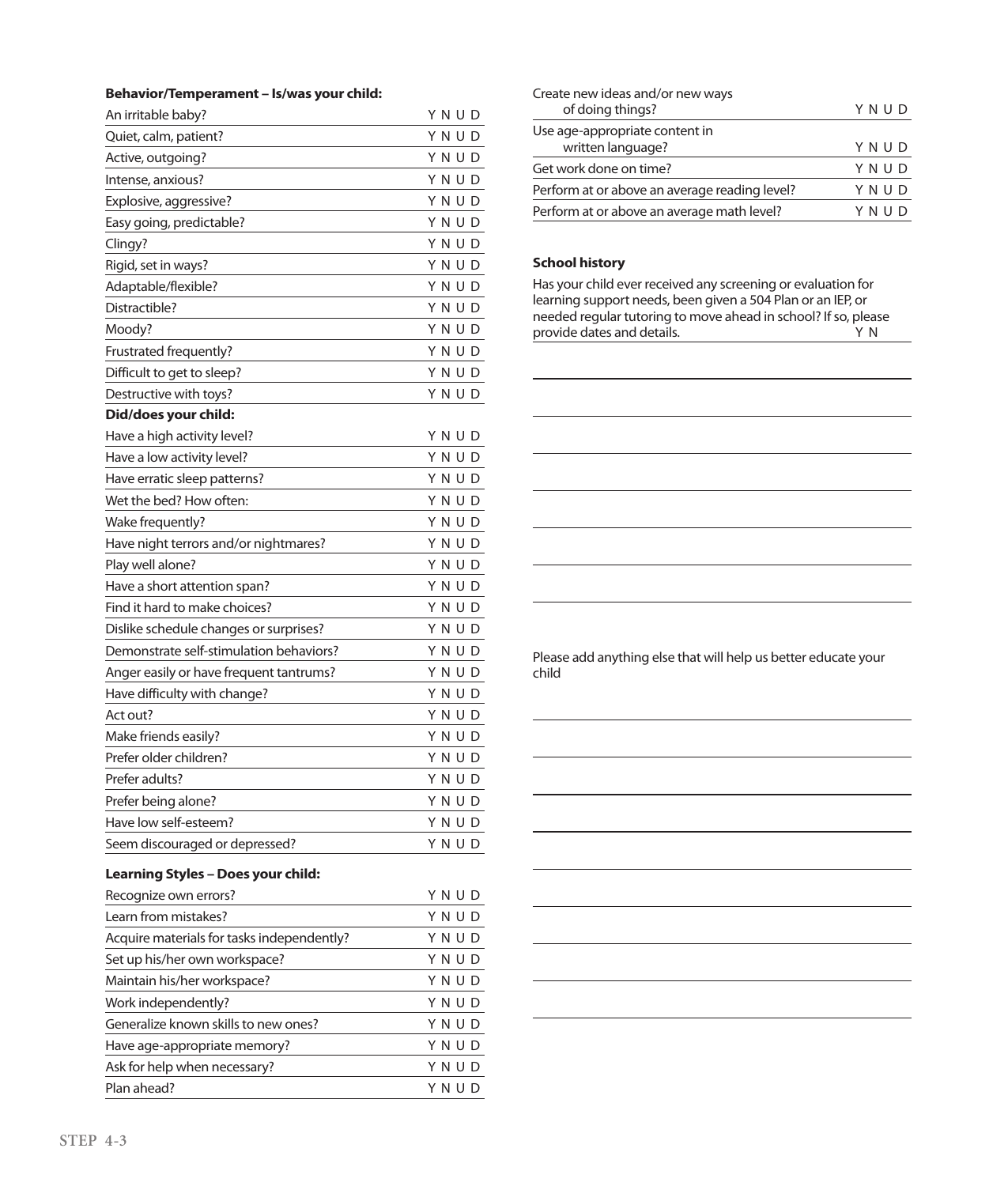| Aims and schedule for program:                                        | <u> 1980 - Johann Barn, mars an t-Amerikaansk ferskeizh (h. 1980)</u>                                                                                                                                                                                                                                                                                                |  |
|-----------------------------------------------------------------------|----------------------------------------------------------------------------------------------------------------------------------------------------------------------------------------------------------------------------------------------------------------------------------------------------------------------------------------------------------------------|--|
|                                                                       |                                                                                                                                                                                                                                                                                                                                                                      |  |
|                                                                       |                                                                                                                                                                                                                                                                                                                                                                      |  |
|                                                                       |                                                                                                                                                                                                                                                                                                                                                                      |  |
| Program will include the following as needed during this school year: |                                                                                                                                                                                                                                                                                                                                                                      |  |
|                                                                       | Extra Lesson __Therapeutic Eurythmy __Reading/Writing Support __Math Support                                                                                                                                                                                                                                                                                         |  |
|                                                                       |                                                                                                                                                                                                                                                                                                                                                                      |  |
| a key component of your child's school program.                       | Homework required to support above. HOMEWORK POLICY: Your child will be helped with many exercises during<br>school hours, but in order for him or her to progress, certain activities need to be done more frequently or for a longer<br>time than is available during school. Therefore, our homework assignments are not a "wish list" or a beneficial extra, but |  |
|                                                                       | Lesson schedule/classes to be excused from (see next page for any modification of requirements):                                                                                                                                                                                                                                                                     |  |
|                                                                       |                                                                                                                                                                                                                                                                                                                                                                      |  |
|                                                                       |                                                                                                                                                                                                                                                                                                                                                                      |  |

#### PARENTS APPROVE PARENTS APPROVE

I/we have been informed of the aims and methods of the Educational Support Team and give permission for the above program, and will carry out the home the above program, and will carry out the home requirements noted. requirements noted. I/we have been informed of the aims and methods of the Educational Support Team and give permission for

\_\_\_\_\_\_\_\_\_\_\_\_\_\_\_\_\_\_\_\_\_\_\_\_\_\_\_\_\_\_\_\_\_\_\_\_\_\_\_\_\_

\_\_\_\_\_\_\_\_\_\_\_\_\_\_\_\_\_\_\_\_\_\_\_\_\_\_\_\_\_\_\_\_\_\_\_\_\_\_\_\_\_

\_\_\_\_\_\_\_\_\_\_\_\_\_\_\_\_\_\_\_\_\_\_\_\_\_\_\_\_\_\_\_\_\_\_\_\_\_\_\_\_\_

\_\_\_\_\_\_\_\_\_\_\_\_\_\_\_\_\_\_\_\_\_\_\_\_\_\_\_\_\_\_\_\_\_\_\_\_\_\_\_\_\_

Parent signature(s)

#### PARENTS DECLINE PARENTS DECLINE

I/we have been informed of the aims and methods of the Educational Support Team and decline permission the Educational Support Team and decline permission for the above program. for the above program. I/we have been informed of the aims and methods of

\_\_\_\_\_\_\_\_\_\_\_\_\_\_\_\_\_\_\_\_\_\_\_\_\_\_\_\_\_\_\_\_\_\_\_\_\_\_\_\_\_

\_\_\_\_\_\_\_\_\_\_\_\_\_\_\_\_\_\_\_\_\_\_\_\_\_\_\_\_\_\_\_\_\_\_\_\_\_\_\_\_\_

\_\_\_\_\_\_\_\_\_\_\_\_\_\_\_\_\_\_\_\_\_\_\_\_\_\_\_\_\_\_\_\_\_\_\_\_\_\_\_\_\_

\_\_\_\_\_\_\_\_\_\_\_\_\_\_\_\_\_\_\_\_\_\_\_\_\_\_\_\_\_\_\_\_\_\_\_\_\_\_\_\_\_

Parent signature(s)

Date:\_\_\_\_\_\_\_\_\_\_\_\_\_\_\_\_ Date:\_\_\_\_\_\_\_\_\_\_\_\_\_\_\_\_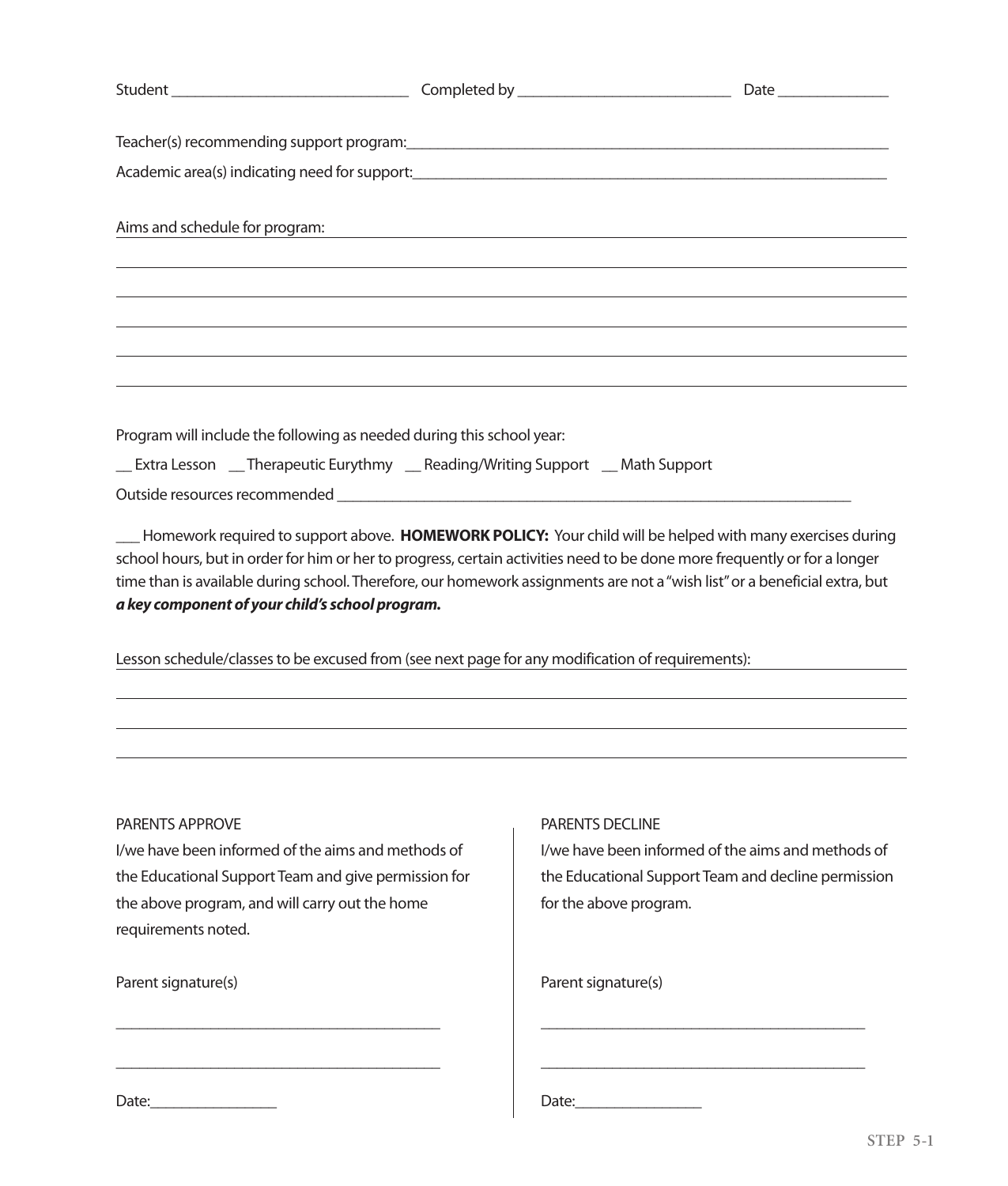# EXEMPTION FROM STANDARD CURRICULUM REQUIREMENTS EXEMPTION FROM STANDARD CURRICULUM REQUIREMENTS

Teacher(s) or parents requesting:

Basis\* for request: Basis\* for request:

Aspects of Curriculum to be Modified or Exempted: Aspects of Curriculum to be Modified or Exempted:

Duration of modification: Duration of modification:

Alternate activity will be: Alternate activity will be:

Educational/Psychological Assessment from the student's public school district or outside clinic. \* Note: Program modifications may require a Physician'sletter (in the case of a medical limitation) or a completed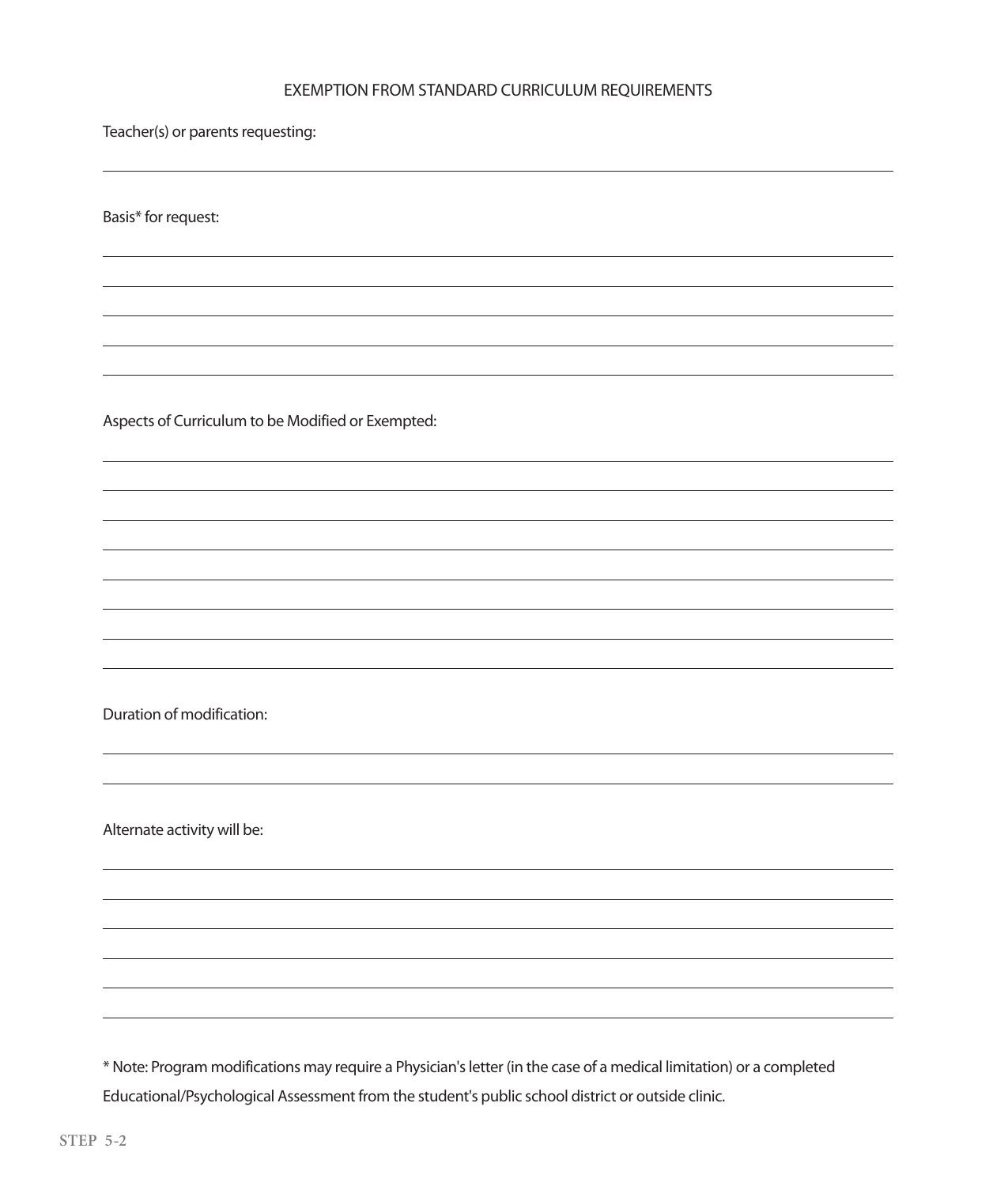### **Review E x e rcise Worksheet**

|                        |                                            |  |  |  |                     |  | lateralist Libraries of the control of the control of the control of the control of the control of the control of the control of the control of the control of the control of the control of the control of the control of the |  |  |  |
|------------------------|--------------------------------------------|--|--|--|---------------------|--|--------------------------------------------------------------------------------------------------------------------------------------------------------------------------------------------------------------------------------|--|--|--|
|                        | Touch see salimone civil single dialection |  |  |  | Spatial orientation |  |                                                                                                                                                                                                                                |  |  |  |
| <b>Ball Activities</b> |                                            |  |  |  |                     |  |                                                                                                                                                                                                                                |  |  |  |
| <b>Ball Twirling</b>   |                                            |  |  |  |                     |  |                                                                                                                                                                                                                                |  |  |  |
| Clay Ball              |                                            |  |  |  |                     |  |                                                                                                                                                                                                                                |  |  |  |
| Copper Rods            |                                            |  |  |  |                     |  |                                                                                                                                                                                                                                |  |  |  |
| Cross Step Ball Bounce |                                            |  |  |  |                     |  |                                                                                                                                                                                                                                |  |  |  |
| Cubes - Fingers & Toes |                                            |  |  |  |                     |  |                                                                                                                                                                                                                                |  |  |  |
| Foot Circles           |                                            |  |  |  |                     |  |                                                                                                                                                                                                                                |  |  |  |
| Jumping Rope           |                                            |  |  |  |                     |  |                                                                                                                                                                                                                                |  |  |  |
| Left-to-Right Painting |                                            |  |  |  |                     |  |                                                                                                                                                                                                                                |  |  |  |
| Painting Handwriting   |                                            |  |  |  |                     |  |                                                                                                                                                                                                                                |  |  |  |
| Shaded Drawing         |                                            |  |  |  |                     |  |                                                                                                                                                                                                                                |  |  |  |
| <b>String Games</b>    |                                            |  |  |  |                     |  |                                                                                                                                                                                                                                |  |  |  |
| Tracing Hands & Feet   |                                            |  |  |  |                     |  |                                                                                                                                                                                                                                |  |  |  |
| Zoorobics              |                                            |  |  |  |                     |  |                                                                                                                                                                                                                                |  |  |  |
|                        |                                            |  |  |  |                     |  |                                                                                                                                                                                                                                |  |  |  |
|                        |                                            |  |  |  |                     |  |                                                                                                                                                                                                                                |  |  |  |
|                        |                                            |  |  |  |                     |  |                                                                                                                                                                                                                                |  |  |  |
|                        |                                            |  |  |  |                     |  |                                                                                                                                                                                                                                |  |  |  |